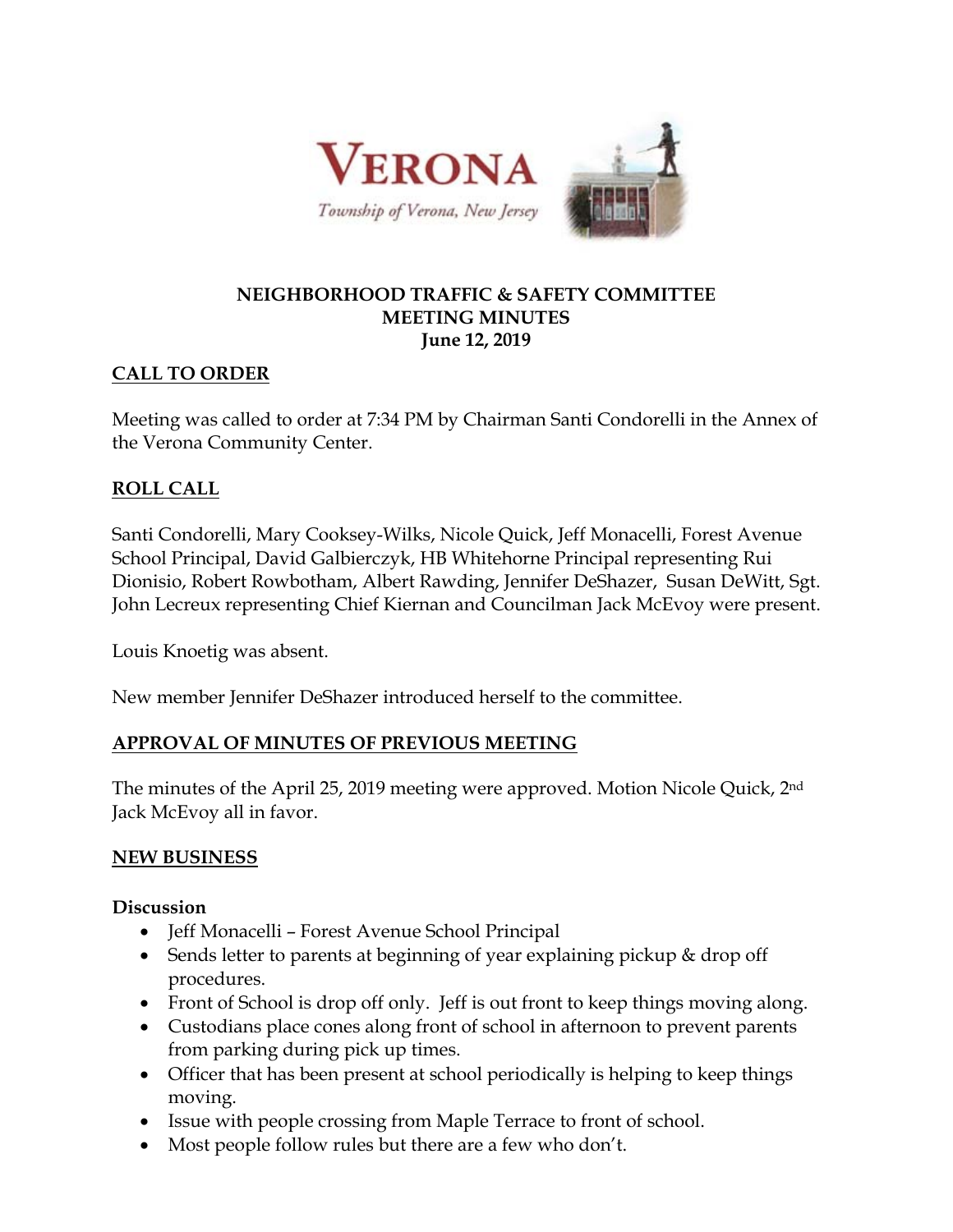- Suggestion to possibly put sign in front of school across from Maple Terrace reminding people to go to crossing guard at either Morningside or Marion and not cross mid-block. Have Jack see if Council would give approval for this type of sign and have Jeff get together with Chuck for size, wording and placement.
- Cars parking on Maple Terrace to close to corner at Forest are also an issue. Statement was made that this is an issue all over town.

David Galbierczyk

- Drop off occurs in lot behind Terry's and at the Main Entrance in Civic Center. Some parents do drop off on Bloomfield Ave near Civic Center and also on Gould Street.
- Terry's lot gets a little hectic during dismissal due to large number of cars and kids walking through lot. Have teachers in lot to monitor.
- Cones at Gould St side of Civic Center make it safer for kids going to bike rack as a lot of students ride bikes to school.
- Principal has had a few complaints about it being blocked off as it limits exit from Civic Center. Revisit for September.
- Jack said Rui requested cones there as it makes it safer for students crossing on Gould St.
- Used to have no left turn sign on Bloomfield Ave in front of Civic Center. Can that be put back in September? Sgt. Lecreux stated that is a non-enforceable sign.
- Sign tends to get removed at start of winter due to plowing/salting.
- Traffic on Bloomfield Ave is always bad during school times. Jack stated that county is redoing traffic lights along Bloomfield Ave and believes Verona is on schedule for next year.
- School sends letter to parents at start of school advising them of Drop off/Pick up procedures.

Traffic Count Box on Claremont Ave. See attached for results. Survey was conducted from March 12-18, 2019. Average Speed is 23.46 mph. 85<sup>th</sup> percentile speed for East Bound Cars is 30.47. Average daily volume east bound is 1316 vehicles.

Question was asked if box can be put on Morningside now that the road has been repaved. Sgt. Lecreux said he would put one there.

Suggestion was made to put the flashing stop sign at Claremont and Otsego to make people more aware of the stop sign at that location. Question was also asked if we can get more of the reflective strips for the stop sign poles.

Question was asked if we can get more of the flashing stop signs. Sgt. Lecreux will look into pricing.

Town participated in Click it or Ticket Grant Program a few weeks ago.